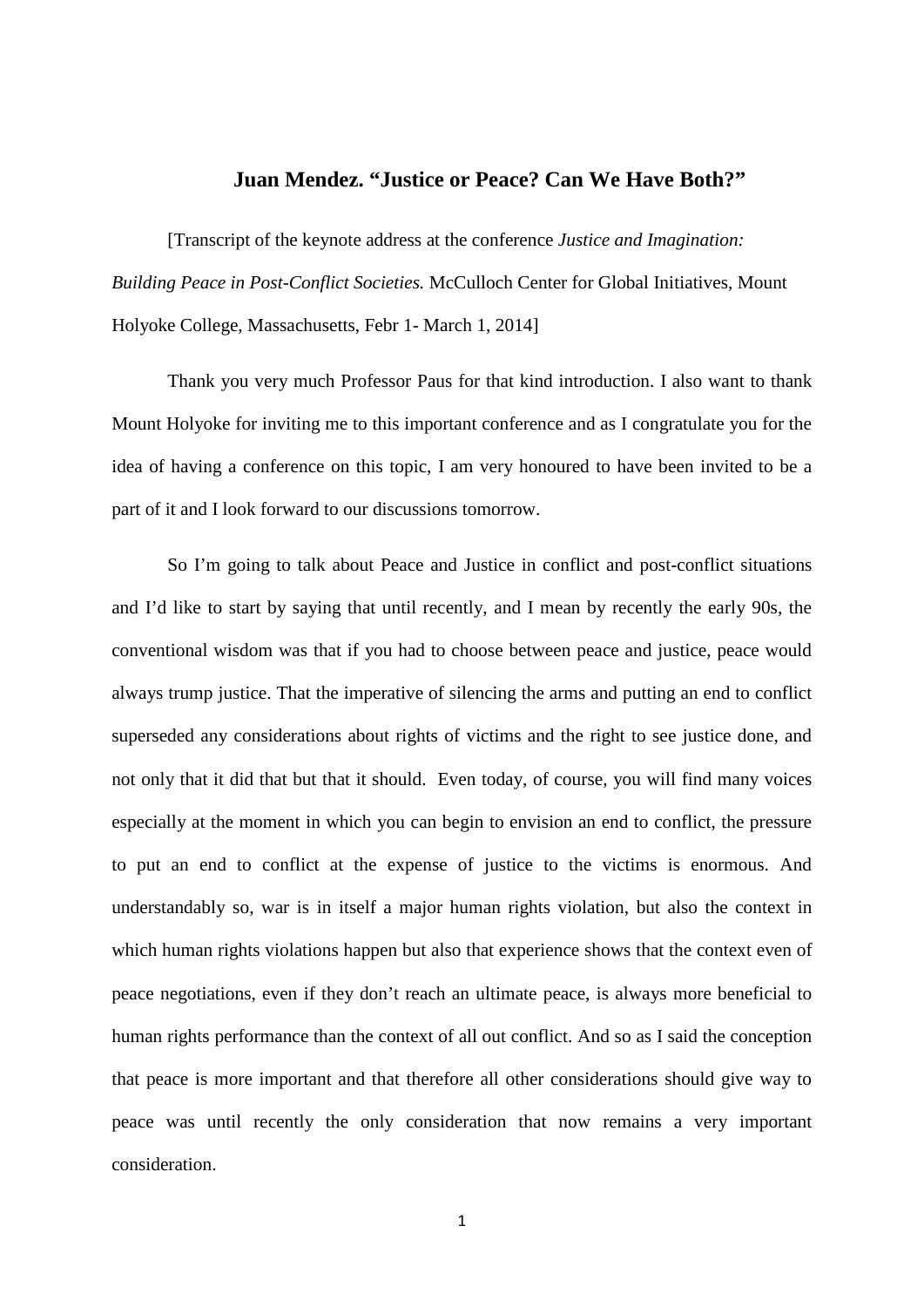I will try to suggest that in the 90's especially and up to today there has been a paradigm shift because the international community has come to realize that it is not so simple. It is not just a matter of having peace at all costs, but that justice is a necessary component of a lasting peace.

How did this shift happen in the late  $20<sup>th</sup>$  century? We can all have different interpretations of the events that led to it but I will start by saying that transitions from dictatorship to democracy and from conflict to peace that were more or less contemporary news with each other starting in Latin America but then moving on to Eastern Europe and then to South Africa and then going on even today yielded some societal experiences by which the civil societies particularly, and I would say victims organizations as well, champion a need to reckon with the legacies of past human rights abuses.. A need to deal with the past as some people have called it, and not only a need but an effective way of doing it and an effective way of coming to terms with the immediate past so that the transition did not leave open wounds in the fabric of society that would render the transition somehow an empty promise to a lot of people who have suffered a lot during the conflict and now had to live with a peace or a transition that did not satisfy their aspirations to justice. At the same time this was the end of the Cold War and so - paradoxically - we had the end of a conflict that threatened to destroy the world as we know it, but the appearance of conflicts regionalized or even localized conflicts that were not contained but were much more bloody and tragic than we had seen during the Cold War. And the international community decided that it had a stake in preventing regional conflict from creating the possibilities of expanded conflict going into borders but beyond that.

Because the international community didn't have too many tools to deal with those localized and regionalized conflicts, one of the pages that they borrowed from societies going through transitions was the need to incorporate justice into the demands to put an end to the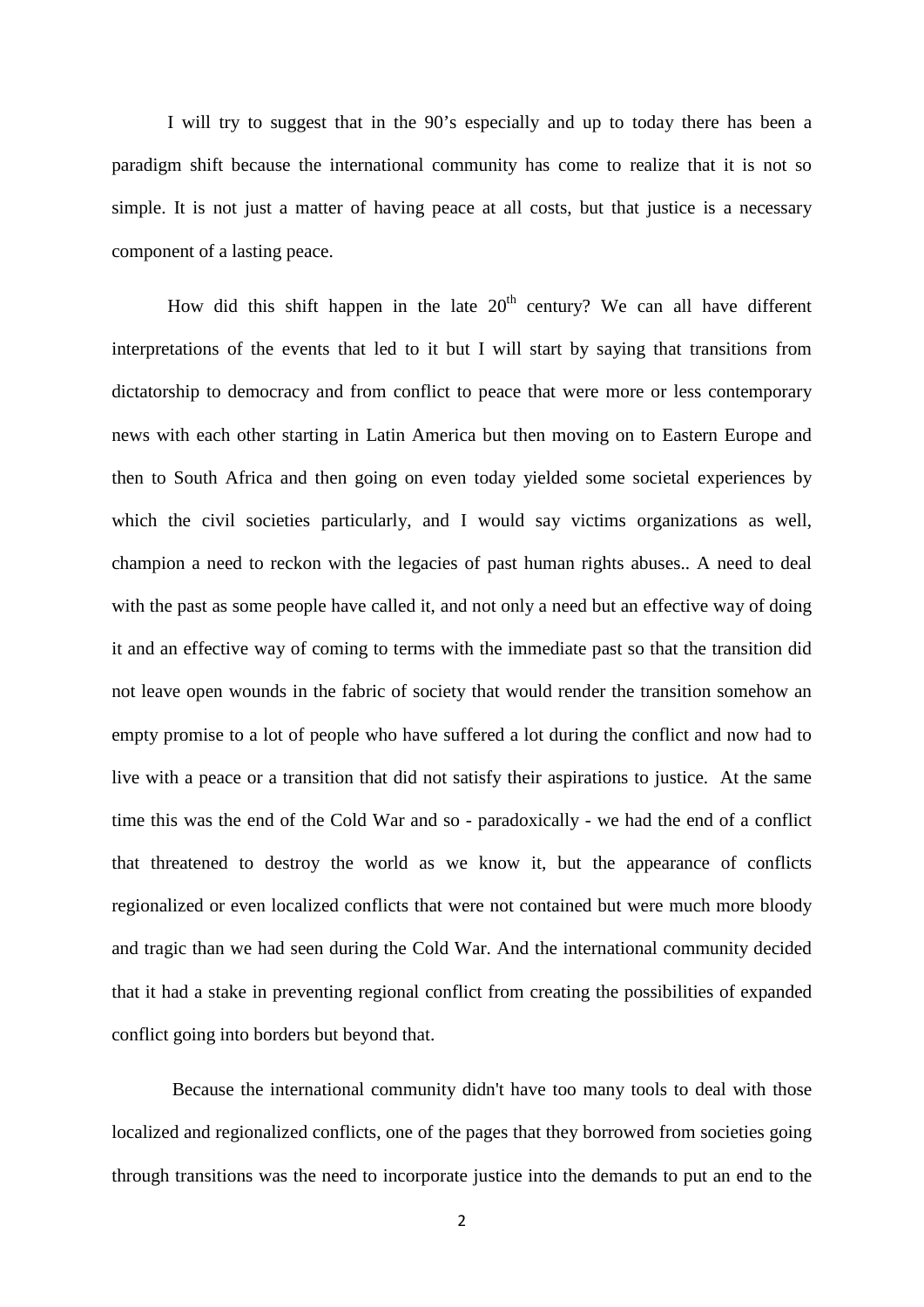conflict even while the conflict was going on. This is the experience of the former Yugoslavia, for example, with the international community you may say because they didn't have the guts to do something more aggressive to stop the carnage. They did create an international criminal tribunal for the former Yugoslavia with the expectation, perhaps the hope, that the threat of justice would kind of contain the murderous instincts of some of the actors in the former Yugoslavia by threatening with prosecution and justice. This created a resurgence of the ideas from 1945, from the end of World War II, that the international community had a stake in preventing tragic violations, mass atrocities including genocide but also crimes against humanities and even war crimes, and that the best way to do it was to recover the ideas from the end of World War II and the promise of "never again" for the things like the Holocaust by insisting on reckoning with the past by way of accountability, and particularly criminal accountability. And they created ad hoc tribunals like the international criminal tribunal for the former Yugoslavia and then for Rwanda that had significant success.

You may argue whether they had success in stopping the carnage, but they did have success in establishing the principle that international justice could be done and it could be done with significant respect for fundamental principles of due process and fair trial guarantees and that it was not impossible at the international level to conduct trials of this sort. But I would also submit that at least in part though it's not demonstrable with empirical evidence, they also may have had some success in preventing worse abuses that we already saw. An argument for it would be the Dayton Agreement that put an end to the war in the South Balkans because at the Dayton Agreement there wasn't a pressure to dismantle the international tribunal for the former Yugoslavia and to call it off altogether and because the tribunal and the prosecutor refused to be beholden to the political organs of the United Nations and to the powerful states and insisted that while they had a mandate they had to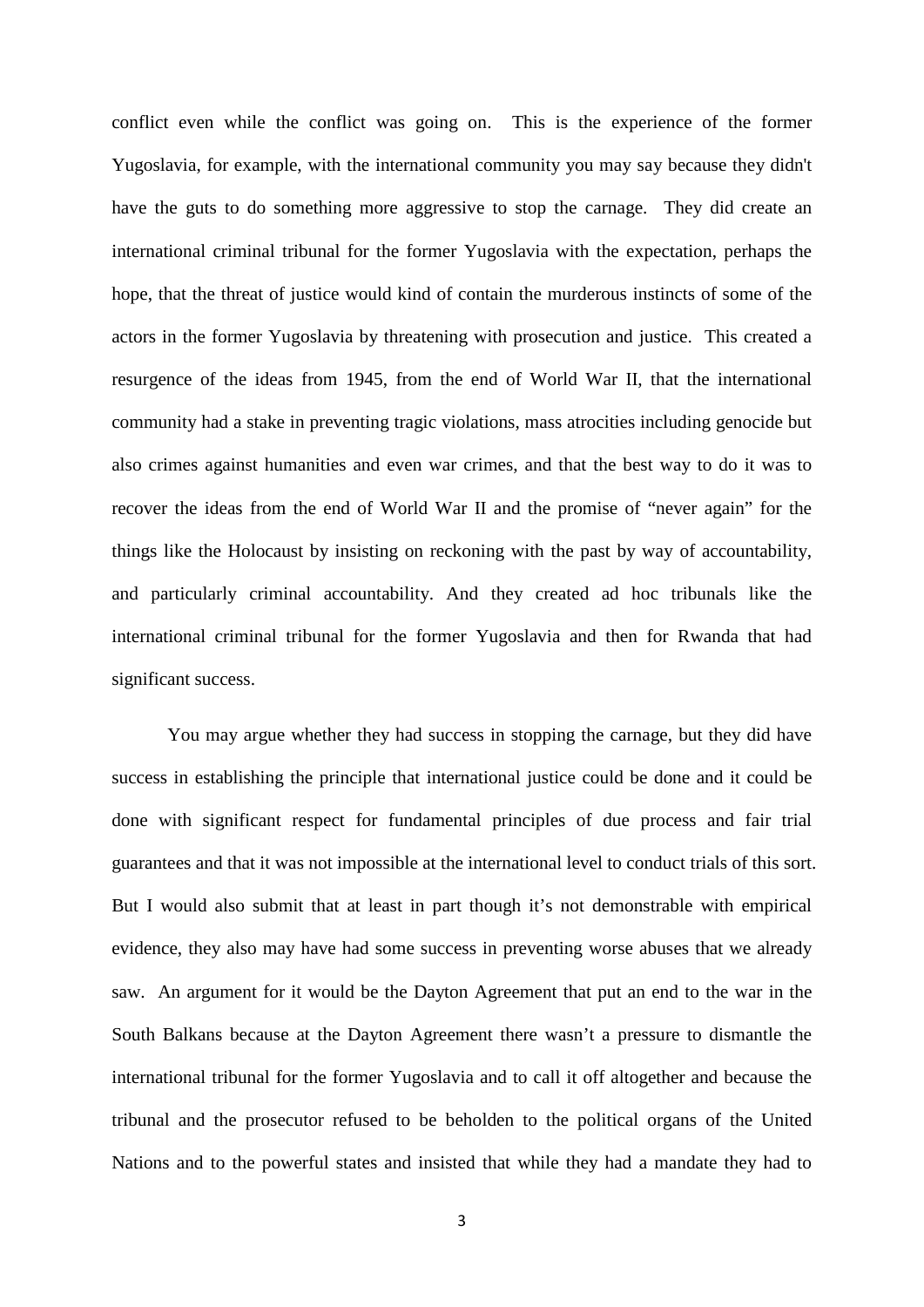execute it independently. The result was that the major bad actors in the conflict, Karadzic and Milosevic, were side-lined from the peace agreement. And peace became possible in Dayton because they weren't around to spoil the peace and the fact then that an objective standard like criminal justice was used to side-line those who were an obstacle to peace made peace possible. Obviously there are many interpretations to this episode, but that's mine and that seems to me to speak to the possibilities of justice contributing to peace in ways that perhaps were not envisioned at the time but that had that result.

So we come to the tipping point as I think it is, the 1998 Statute of Rome for the International Criminal Court. And I think it is a tipping point in this creation of a new shift, a new paradigm, in how conflicts are to be resolved in several ways. First we now have a permanent organ credibly put together by 130 states, more or less at this point, that is an ongoing institution that is there to deal with the problems of justice in conflict. Yes, it is going through difficult times and, yes, it is open to challenge. But it is there, and it is an opportunity to prosecute perpetrators of mass atrocities even while they are in full use of their powers that was not there before and that becomes itself a possibility for action by the international community that doesn't depend on the political will of the Security Council to create a new organ whenever it is necessary. But, in addition, the Rome Statute adds clarity and understanding to what crimes are those that trigger the obligation of the international community's response to them by defining especially crimes against humanity. That was a terminology that has been around since Nuremburg; but it did not have, until 1998, a clear treaty-based definition, and now we know what we mean by crimes against humanity. And, of course, genocide and war crimes did have that definition from the late 40's but there wasn't ever a significant institution that could realize the prohibition of genocide and the prohibition of war crimes by means of prosecution and punishment.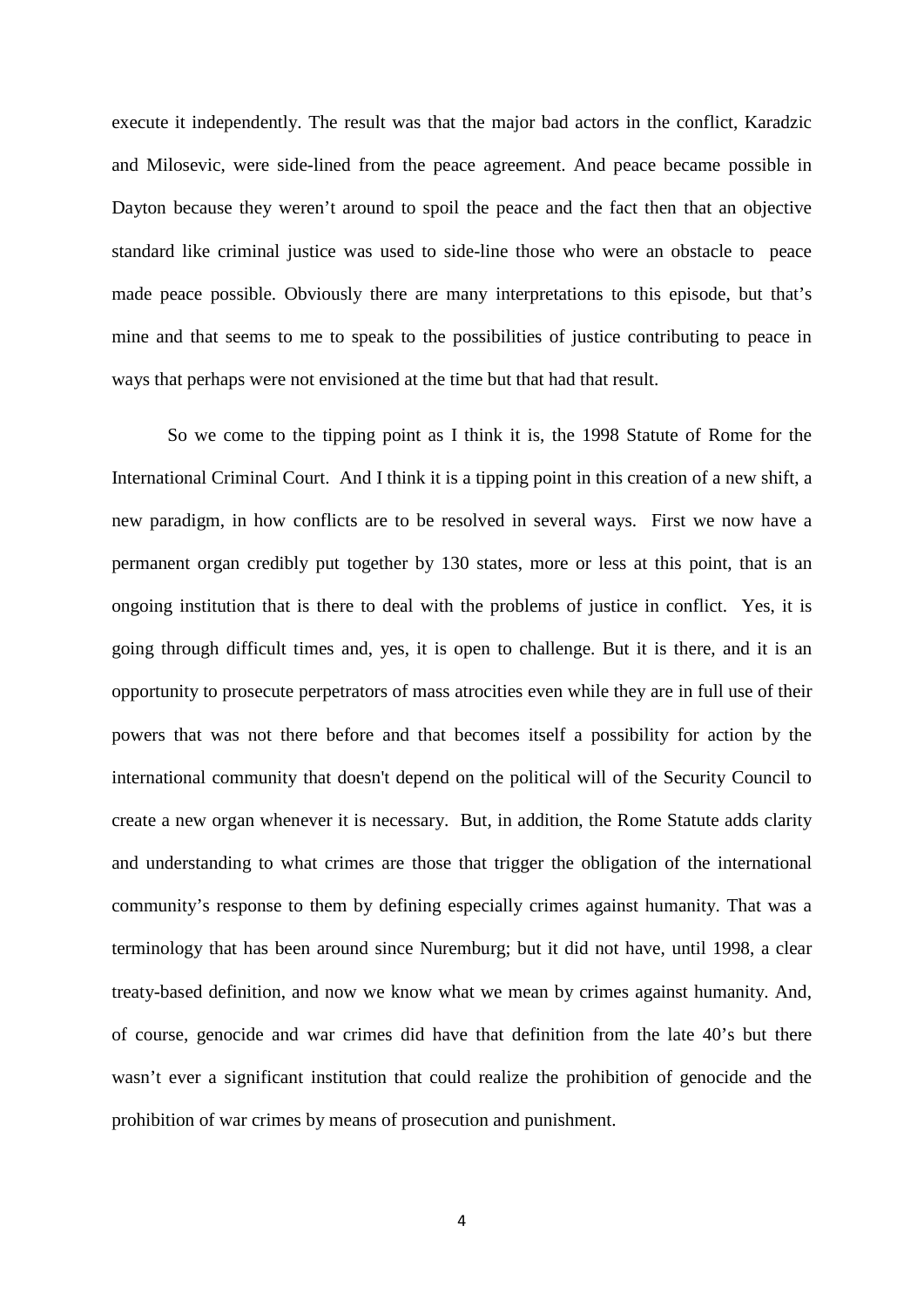Thirdly, because the principle of complementarity that is built into the Statute of Rome establishes clearly that the first responsibility is in the territorial state – that is the state where the atrocities happen - to live up to its obligations and to investigate, prosecute, and punish the perpetrators of mass atrocities and because the jurisdiction of the international criminal court is triggered only after it is determined that the local jurisdiction is unwilling or unable to fulfil those duties, it conversely creates an obligation or actually crystallizes an obligation that we owe to the Statute of Rome for this new situation in international law. And I would say finally that it is a paradigm shift or a tipping point in the paradigm shift because of the states that sign and ratify the Statute of Rome; and as I said there is like 130 of them and at least 20 or 30 more signatories that have not yet ratified; so we're talking about the huge majority of the international community that has pledged to cooperate with each other and with the international criminal court in making sure that there is no impunity for these major crimes. If they are going to live up to that obligation, that means that they have very consciously and very explicitly established the principle that impunity is the worst enemy of peace – not only of justice but also of peace.

This obligation to investigate, prosecute and punish has been written in treaties and now has been authoritatively interpreted by human rights organs of different varieties, international courts, but also treaty bodies of the United Nations. And it's clearly established, for example, in the Convention against Torture and in the customary international law regarding torture that even a single episode of torture elicits from the territorial state an obligation to investigate, prosecute and punish that torture; and when torture is committed as part of a widespread systematic pattern of abuse then it becomes a crime against humanity.

In the case of genocide and of war crimes, both the Genocide Convention of 1948 and the Geneva conventions of 1949 established that there is an obligation not to let the crimes of genocide or the grave breaches of the Geneva Conventions go unpunished. That has been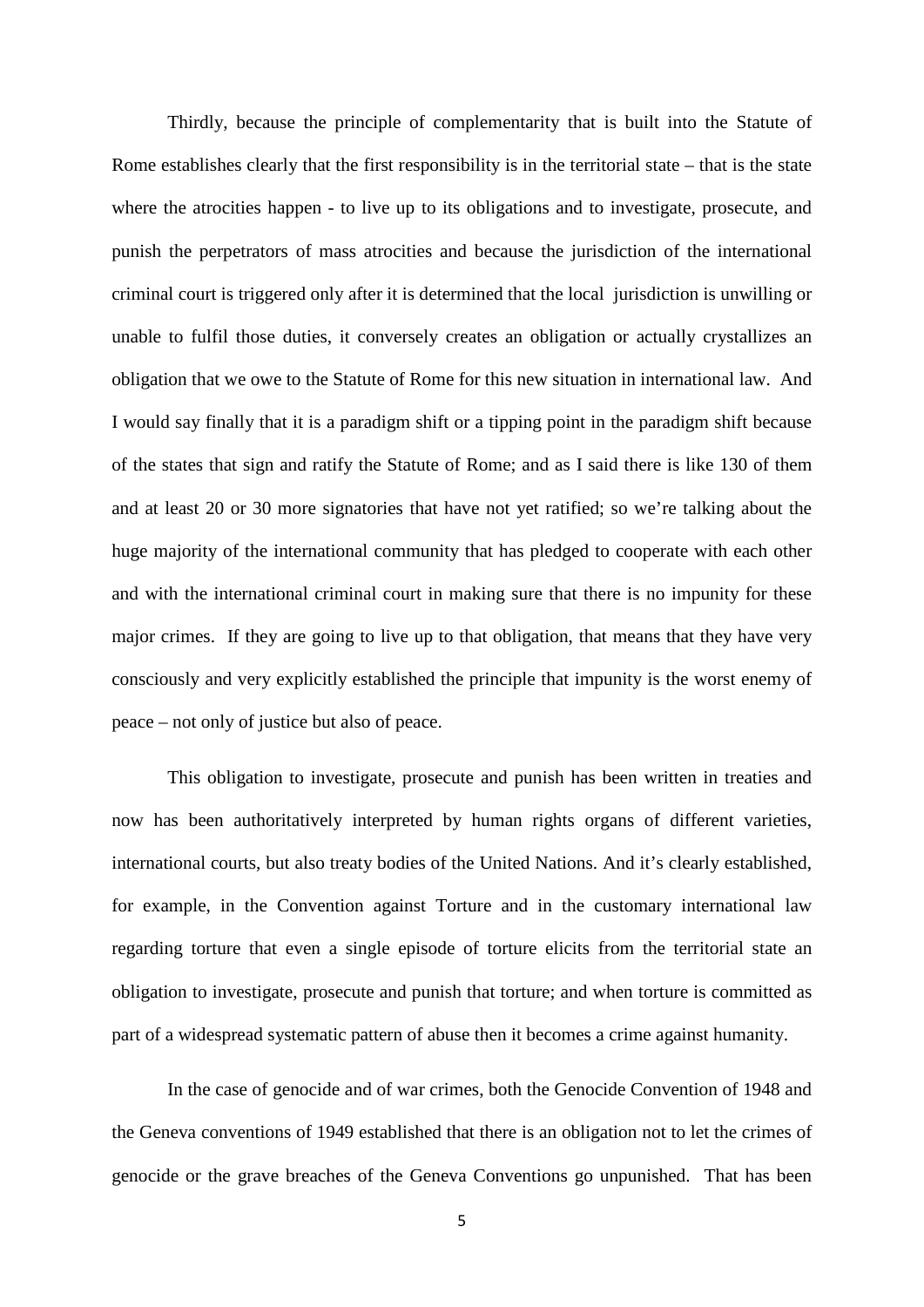among us since the 40's but the opportunity to make it a reality starts essentially with the existence of an international criminal court. If there is an obligation to investigate, prosecute and punish, then the corollary of that is that any measure that tends to nullify that obligation is contrary to international law. By that I mean that amnesties and other forms of clemencies that are really occasions for impunity, and that then creates a framework in which when you are in a peace negotiation process you have to offer benefits to both sides but with limits.

You cannot offer a framework of complete impunity for the most serious crimes that they may have committed. For example, in 1999, after the Lome Accord that put an end to the war in Sierra Leone, the United Nations came up with guidelines for mediators that were revised and readopted in 2005 that basically tell UN mediators it does not apply to mediators from other institutions. But UN mediators at least cannot accept and cannot promote peace deals that have the effect of violating fundamental international law principles. That means, for example, that certain amnesties at least, not all amnesties – let me be clear on that - but some amnesties are contrary to international law and cannot be offered in the context of peace negotiations.

Our existing standards have existed since the beginning of the development of the human rights cannon. But they have been more recently authoritatively interpreted, as I said, by several different organs of human rights protection. It is firmly established that amnesties that have the effect of creating impunities for mass atrocities are unacceptable in international law. This is new in two senses. First, international law governs what can happen at a peace negotiation table, and by international law I also mean international human rights law and the laws of war, international humanitarian law as it is sometimes called. They create a framework that peace negotiations have to follow – they cannot ignore them. And in a second sense, they mean that not every kind of peace is acceptable to the international community, or to international law for that matter. But it also means that it is only a framework and not more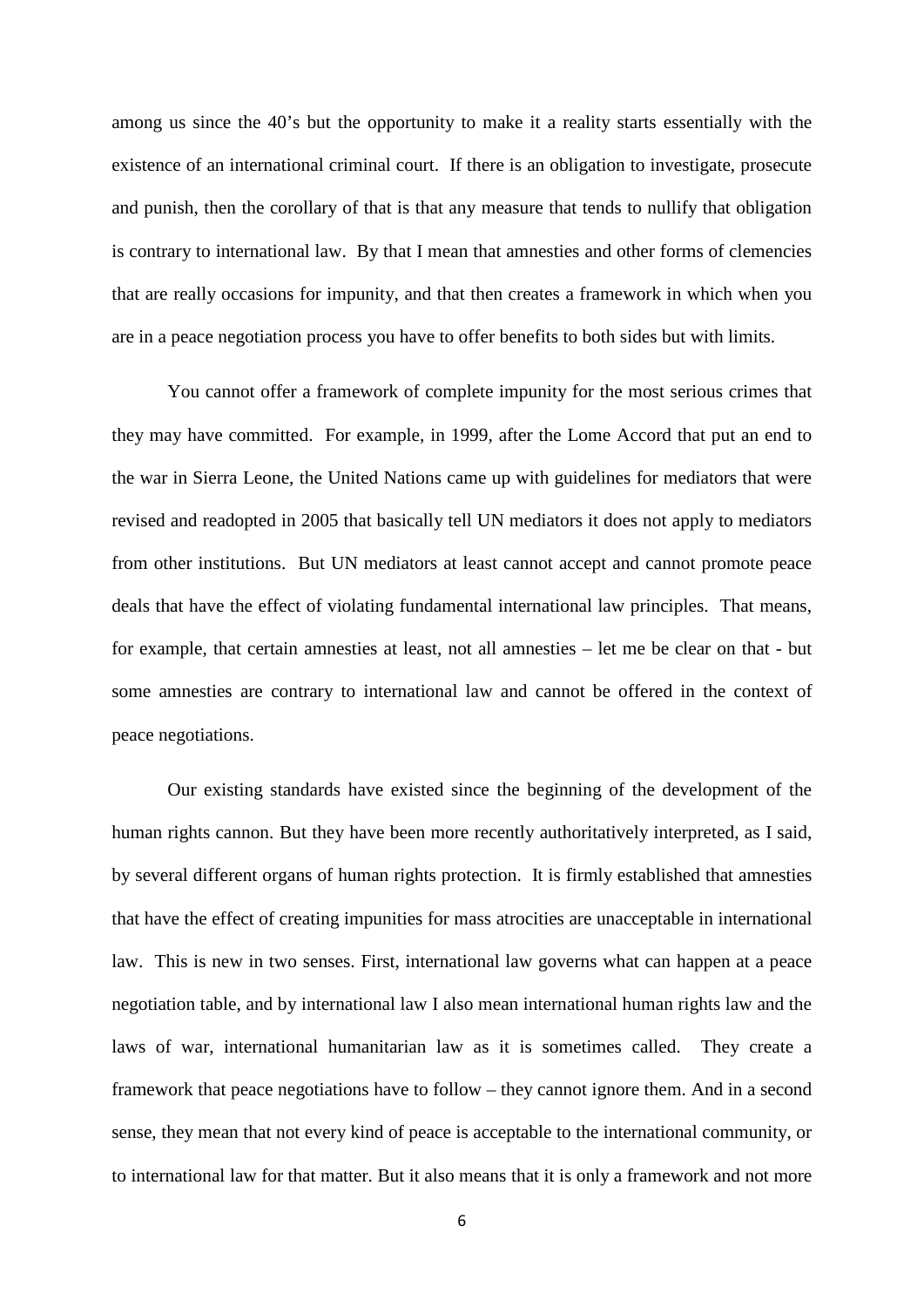than that. It does put limits on what can be offered at the negotiating table but it doesn't solve the problem of how do you achieve both justice and peace.

It does leave room for creativity and adaptations to local cultures, to the circumstances in which the conflict is ongoing or is about to be put to an end. And it does establish some outside limit; but it doesn't tell the whole story about how to reach a peace agreement. The important consideration now in this new framework that I am trying to describe is that peace with justice is most likely to be enduring and lasting and that therefore it is preferable over peace at any cost. Peace at any cost runs a risk of descending into new conflict, and, in fact, there are some studies that show that conflicts are renewed from time to time, and many times they are renewed because the peace agreement is unsatisfactory for a variety of reasons. But, among other reasons, it is unsatisfactory because it has left wounds open in society and aspirations for justice that are not satisfied. And that gives the framework for arguments for new conflict to erupt over and over again.

So how do we deal then with trying to deal with peace and justice simultaneously and particularly with this aspiration that I know everybody who discusses this – those coming from the human rights world like I do but also those coming from the peace conflict resolution realm or even the humanitarian relief areas – we all agree that the most preferable outcome is peace with justice. What we may disagree upon is to what extent we can let aspirations for justice stand in the way of peace making. There I think the first step is to accept that there is a dilemma. I have been talking about a legal framework, but the dilemma does not disappear because the law says there are some limits on what you can offer.

Accepting that there is a dilemma, that peace is more complicated when you insist on justice, is a first step, and I think we should all recognize that. But the fact that it is a dilemma doesn't mean that automatically peace should trump justice or that we are left with this binary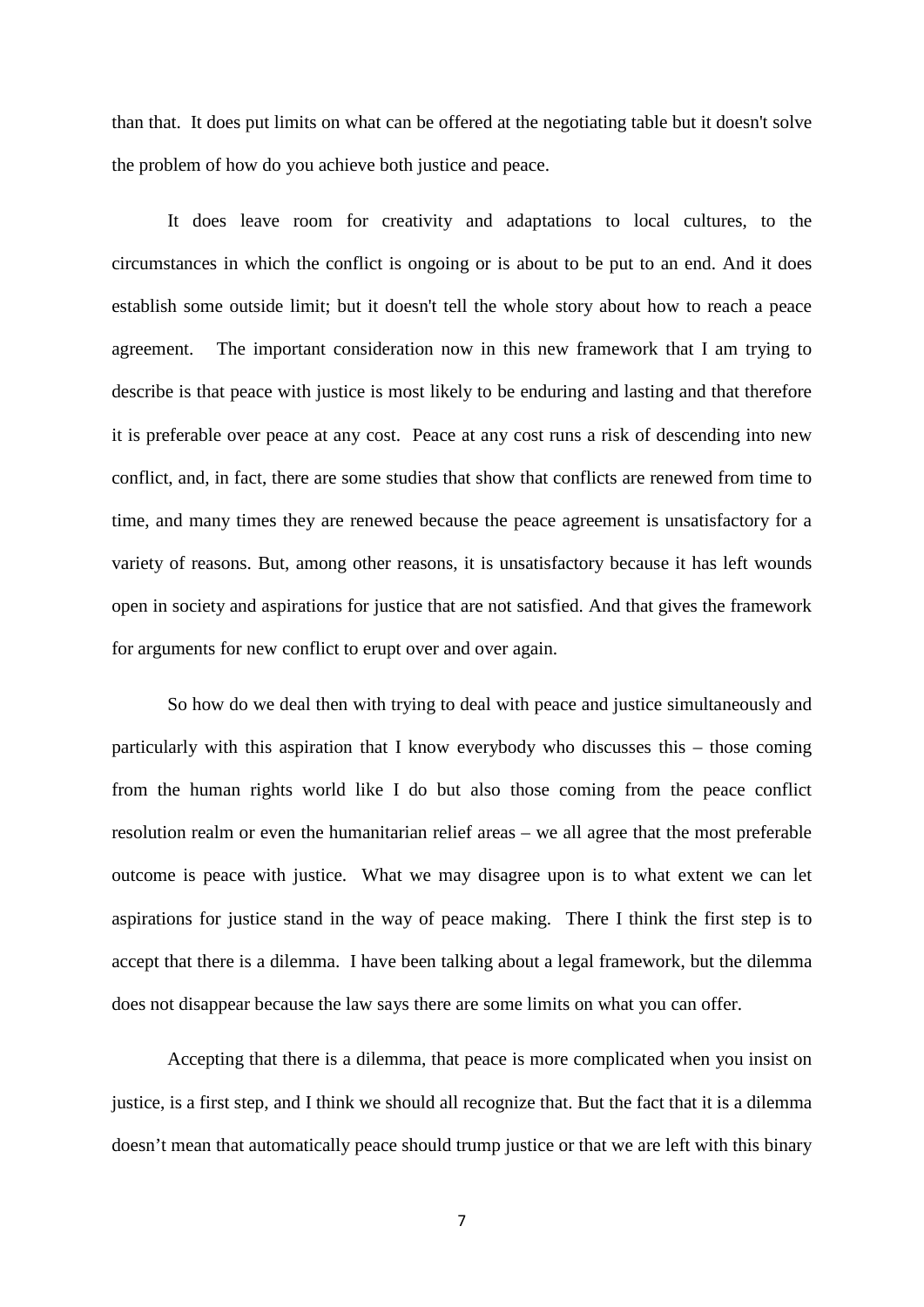choice of either we want justice or we want peace. We owe it to ourselves, but especially we owe it to the victims and we owe it to the societies that are going to live with the end of the conflict after the conflict ends, to come up with a better, more creative, and richer solution to the urgent need for both peace and justice. We have to come up with solutions that have peace and justice nurture and support and reinforce each other.

So here's where transitional justice enters. I say this because transitional justice is the terminology, not a very adequate one in my mind, but one that has become a term of art that deals with both the legal but also the practical and moral and political considerations that go into how societies deal with legacies of mass atrocities, and especially when they are in the relatively recent past. How you cure the wounds, how you look to the future but not by simply sweeping the past under the rug but by creating conditions in which people who have been fighting each other now can live in peace and can create a society that satisfies all of them in the immediate and in the longer term future as well.

So transitional justice is an evolving standard that has come from interpretations of international human rights law and international humanitarian law. But we must remember that first of all they emerge from societal practices, from the actual way in which societies live through these transitions. The law comes later. It comes as an adaptation and a learning lesson from societal practices that started in Latin America and went on, as I said, to Eastern Europe and to South Africa and now reinvented in many different parts of the world all the time wherever societies are trying to put an end to conflict or to dictatorship and they are trying to build a future where that conflict or that dictatorship is really a thing of the past. It is not going to happen again anytime soon, and you ensure that by making sure that the legacy of abuses does not linger and is not very near the surface and is not about to haunt and create problems for all of us immediately.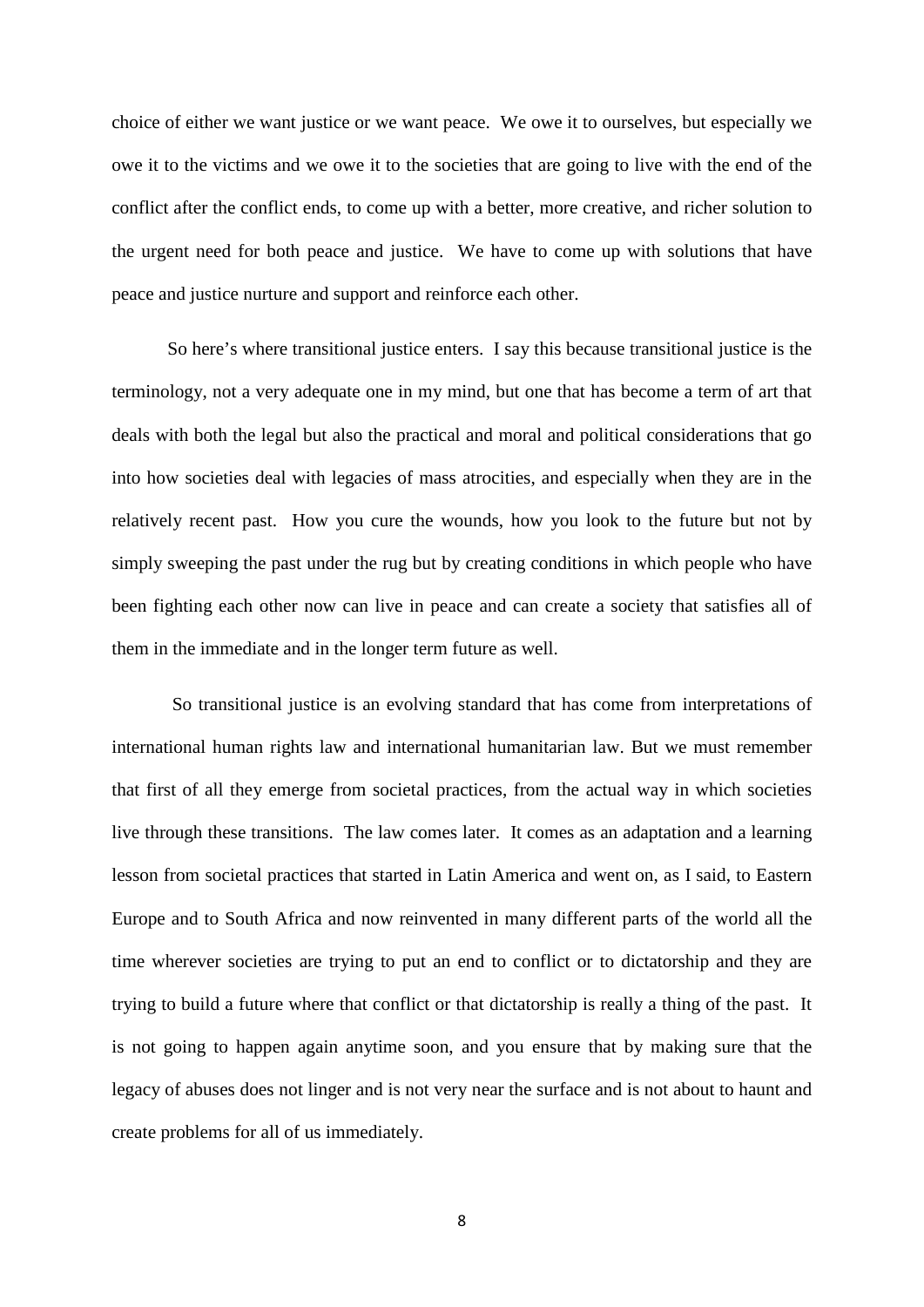The legal standards are important in themselves as well. So even though they have learned their lessons from societal practices, they have also resulted in principles that are accepted and validated by those practices, but also by the most authoritative interpretations of international law. The transitional justice basically says that in the face of a legacy of mass atrocities the territorial state has four major obligations: One is to the truth, that is to examine and discover everything that can be reliably established about what happened and why and to reveal it and disclose it to the public and the victims especially. The second is to justice, which is what I was saying that these crimes are so egregious that they cannot go unpunished, and so the state has an obligation to investigate, prosecute and punish them with utmost regard and respect for principles of fair trial and due process but to effectively prosecute the. The third is reparations. The victims are entitled from the state to reparations for the harm that they have suffered, and it has to be reparations that don't insult their dignity as human beings and particularly that they recognize that if they were second class citizens and that is why they were victimized, now they are first class citizens like everybody else. The reparations are a symbol of that recognition that they are no longer second class citizens. The fourth is institutional reform because the state has an obligation to reform the institutions that have been the vehicle to these human rights violations. I don't mean only the police and the military, I also mean the judiciary, the prosecutor's office, et cetera; and the reform of them is a way of making sure that these episodes don't repeat themselves but also of cleansing the ranks of those institutions so that people who have abused their power in those institutions are no longer in a position to continue to abuse their power and turn them into vehicles and machineries of mass atrocity.

So those are the four obligations, and I stress that they are obligations because they are not choices. They are not choices in the sense that a state can decide to do one but not the other three. For example, pay reparations, but don't expect anything else. On the other hand,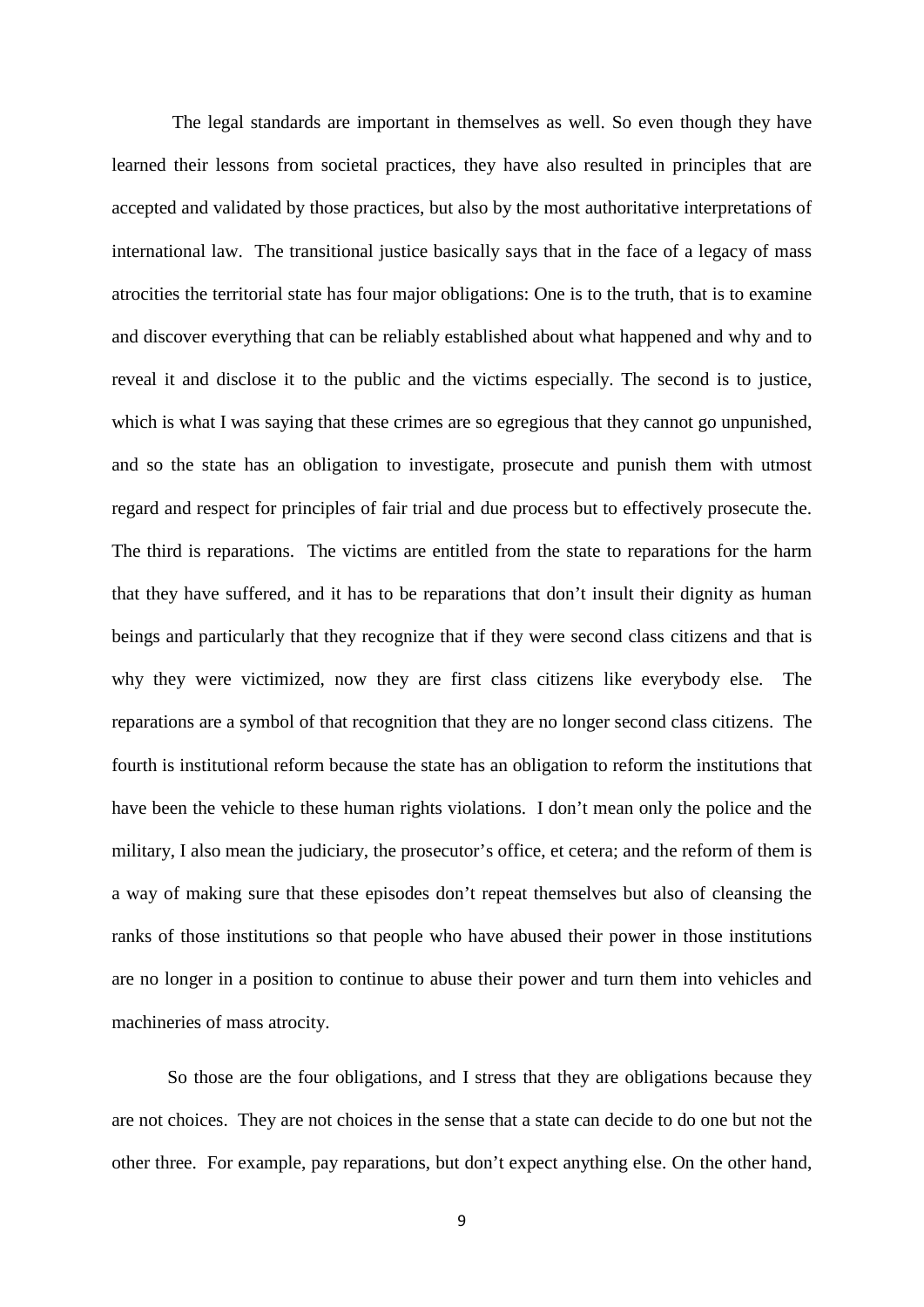they are independent obligations. So a state that cannot necessarily pay reparations nevertheless has to uncover and discover and disclose the truth and has to try to prosecute whomever they can prosecute, as long as they do it with respect for the rule of law and so on. So they are obligations of means and not of results. So the fact that not the whole truth is known, not everybody is prosecuted that should be prosecuted does not mean that the state does not comply with its obligations as long as it does each one of them in good faith and to the utmost of its abilities.

As you see, I have not mentioned reconciliation. I haven't mentioned it because reconciliation is ultimately the object of the whole exercise and it is also the critical norm. I mean whatever we do in truth, in justice, in reparations, in institutional reform, if it's not going to lead to reconciliation, we should think twice about what we are going to do because that is the reason why we want a new state and a new society is that we want a reconciled society. On the other hand, reconciliation should not be understood as a code for impunity. It is not the kind of excuse for not prosecuting and not admitting the truth that we say "Well, we're looking for reconciliation; so we better not touch this issue. We better look forward and not discuss the past." That is a false kind of reconciliation that, in many parts of the world, has given reconciliation a bad name because it is almost a code word for impunity.

On the other hand, this reconciliation should be well understood – it is reconciliation between warring factions, between ethnic groups that have been confronting each other or political groups that have been confronting each other. But it is not reconciliation between innocent victims and their victimizers. It's not reconciliation between the victim of torture and the torturer. That is a false reconciliation that, as I mentioned before, has given a bad name to the word reconciliation. On the other hand, there are some specific aspects of reconciliation that in some kind of conflicts do enter the picture of transitional justice and should enter the picture of transitional justice. For example, in Darfur, where even if, and we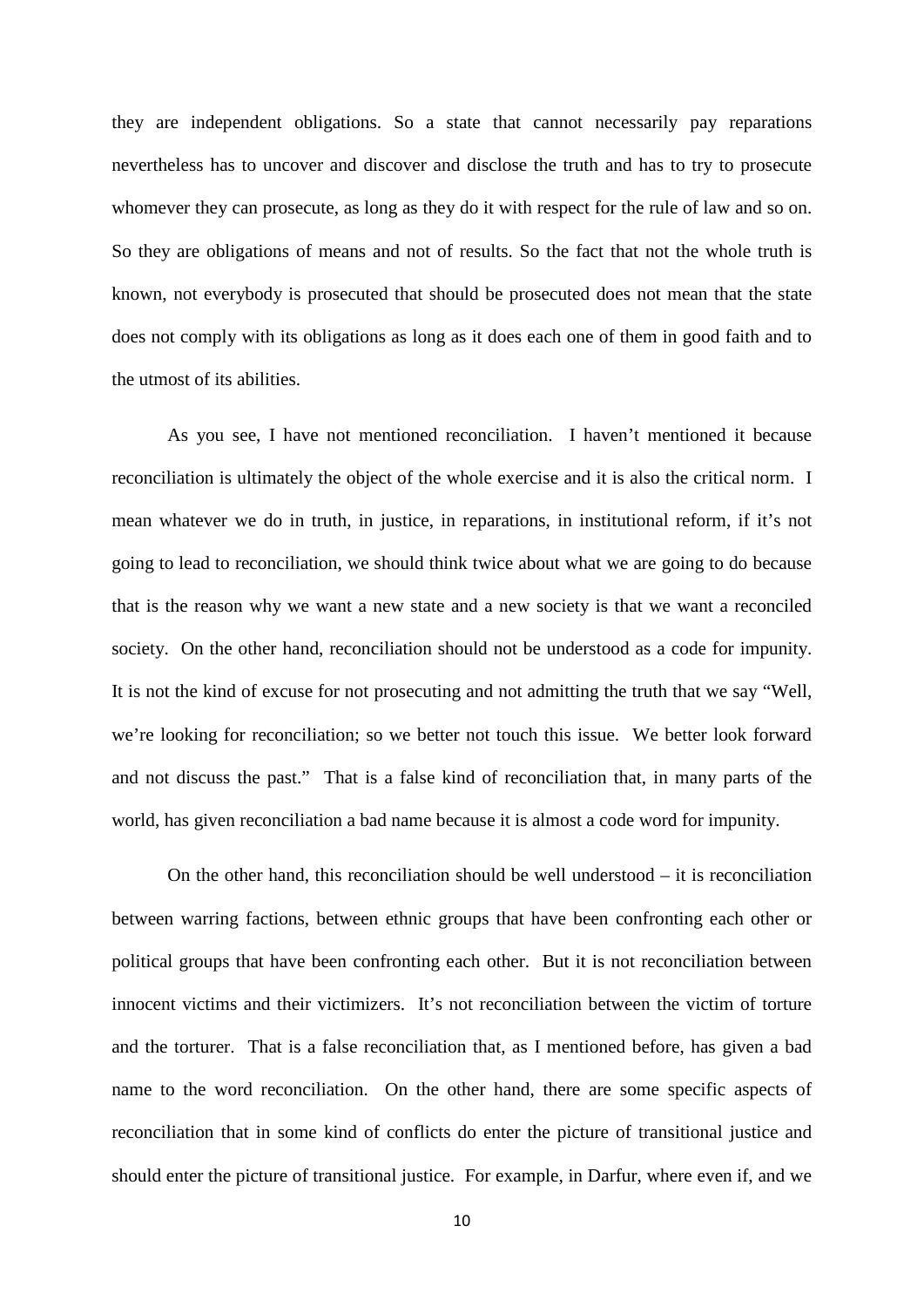never got to that point, but even if we prosecuted everybody and we provided a credible narrative for truth telling and we offered reparations and narratives for truth telling, there is still a task to seek reconciliation between the so-called Arab tribes and the so-called African tribes. But those reconciliation talks have to have a very definite content. They should be about return of property, return to homelands and to their villages, agreements about grazing rights and about water rights and about passage rights for cattle. All of that, I would consider part of the reconciliation process, and it would not necessarily be covered by the four legs of transitional justice that I mentioned before. I want to stress that those are specific conflicts that require specific reconciliation measures, and that it is difficult to generalize in other terms.

Other specific ways in which we can incorporate both peace and justice into the peace negotiations: First we have to recognize that all conflicts are very highly idiosyncratic. It is impossible to have a "one size fits all" solution for conflicts everywhere. But I think this framework that I am describing leaves enough room for creativity and local ingenuity and proposals of that sort. Especially if we consider the peace process in its dynamic sense, in a continuum that allows us to understand conflict and the resolution of conflict in stages, and in moments that each one of them requires different objectives and tools as well. If we do that, then it is impossible to say we won't even start discussing unless you give us justice. That would be the non-starter where some human rights activists can, in fact, be an obstacle to peace because they want an all-or-nothing result, and you can understand why they do it. But the problem is, of course, that they don't allow the conflict to come to an end so that they can have justice and they can have truth telling and they can have reparations for the victims.

We start by rejecting solutions that close the door on justice for the future. For example, if just for the purpose of coming to a negotiating table an insurgent group demands a complete amnesty even before dropping their weapons, then that is unacceptable because it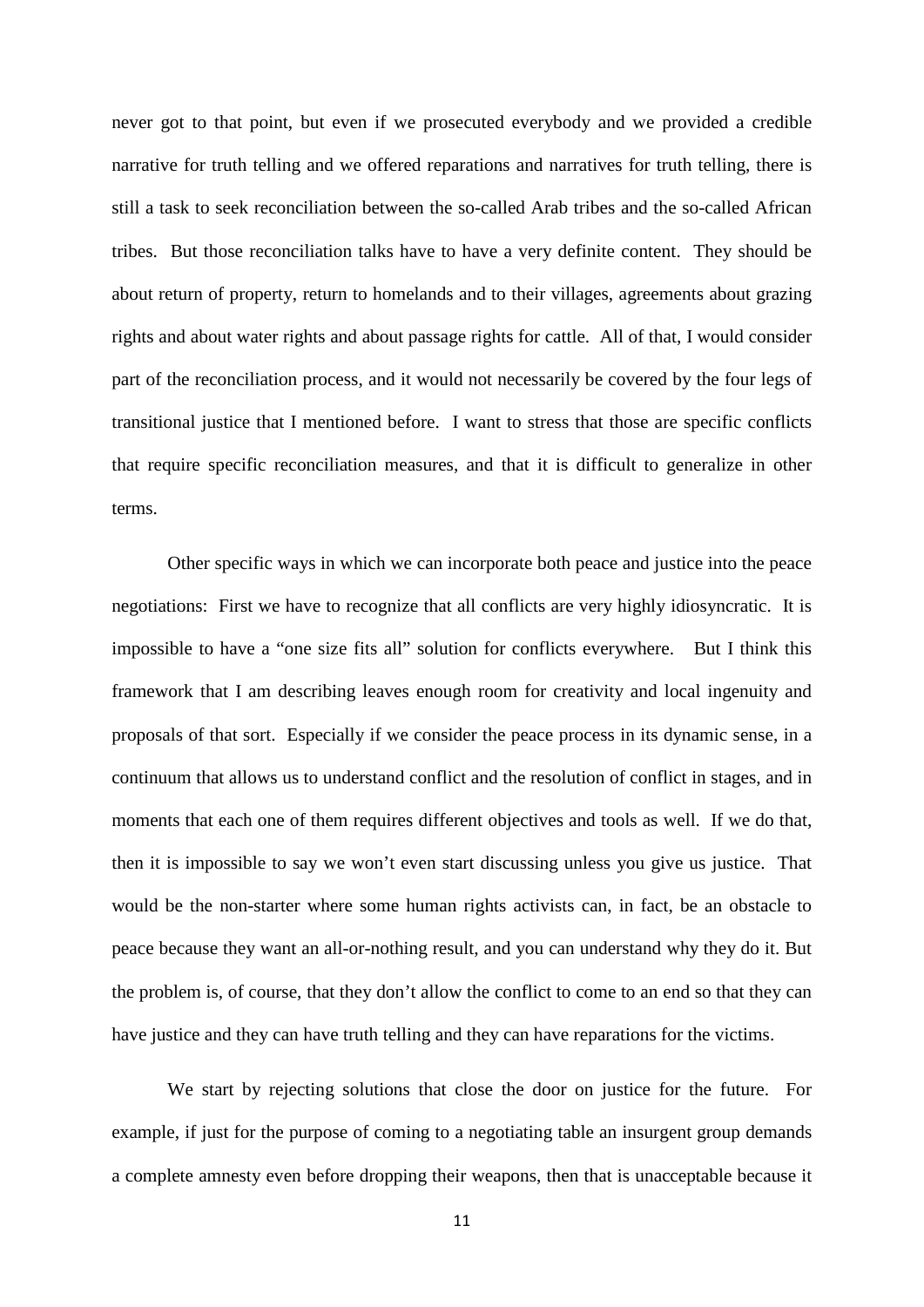makes justice-making a lot more difficult down the road. Conversely, the victims groups and human rights groups should not be in the business of rejecting things like truce or armistice or just cease-fire agreements that at least have the possibility of bringing the peace agreement a step further to the resolution. In other words, what I am saying is that we should be prepared to defer the aspirations for justice to a moment, not only a moment in time but conditions in which justice and truth-telling and reparations are possible within this framework of international law that requires that we are very sincere and serious about the conditions under which we are going to have justice and the conditions about when we are going to have truth and the reparations. If there are no conditions for it because conflict is ongoing and we try to push through solutions of this sort, it's more likely than not that the truth-telling will not be complete, that the justice will be more like scapegoating, and that the reparations will not cover the universal victims that should be covered. So we have to note that we have to create the conditions for transitional justice to operate and the conditions are created by understanding this continuum and these stages of the conflict and of the resolution of the conflict in different ways.

We should realize that truth, reparations and institutional reform can be building blocks towards justice - and I understand justice here in a form of criminal prosecutions – and that it is appropriate to sequence them. It does not necessarily mean that you always sequence them that way, but it is one model that we shouldn't be afraid of exploring. As long as we don't conceive of truth-telling or even of reparations as alternatives to justice, and that is why I was talking about not closing the door on justice for the future. And there are some examples of peace agreements that have dealt with the possibilities of amnesties and have postponed or deferred the decision on amnesty and that, of course, is preferable to providing an amnesty that makes prosecution in the future, if not impossible, at least very difficult to do later on.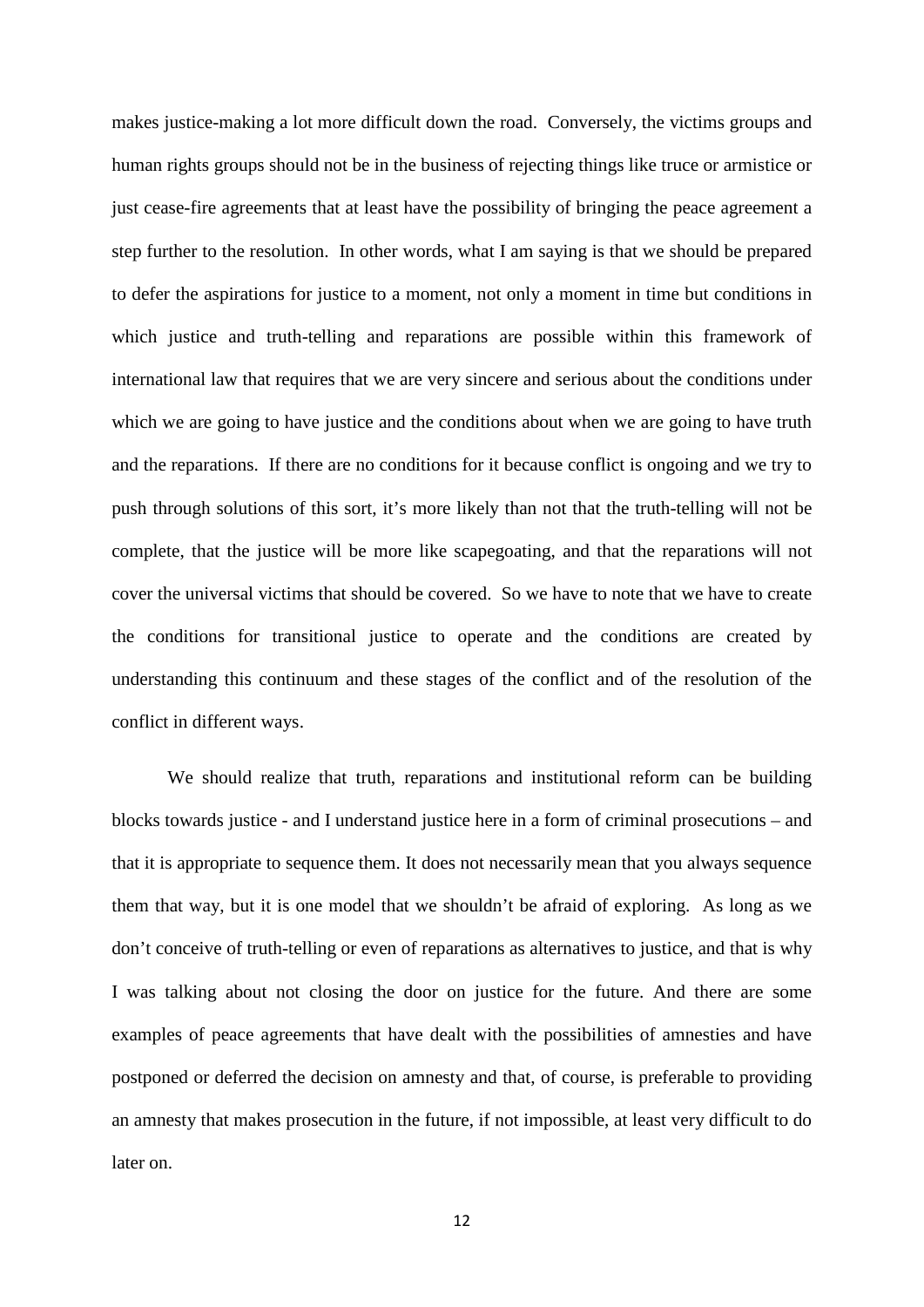Since I have been talking so much about amnesty, let me say that I am not talking about all possible amnesties. I'm not saying that all amnesties are contrary to international law. In fact, there are some amnesties that are not only not contrary to international law but are required by international law. A protocol too of the Geneva Conventions - which is the instrument that deals more specifically with non-international conflicts - actually requires that at the end of an internal conflict, the parties offer each other the broadest and most generous possible amnesty. But what is meant by that is the amnesty for the crime of rising up in arms against a state, the crime of fighting. Now that is a crime in domestic law, and therefore it does require an amnesty at the end, because you can't get people to give up their arms if by giving up their arms they are going to be marched on to jail.

But it is one thing to say that the crime of rebellion or sedition is eminently subject to amnesties, and it is another thing to say that war crimes that are conducted in the course of the rebellion or sedition are also subject to amnesty. The International Commission of the Red Cross - that is the most authoritative interpreter of the Geneva Conventions and of the additional protocols - have made it very clear that amnesty provision excludes amnesty for war crimes, and war crimes can be committed in both international conflict and in domestic conflict as well. When you deliberately kill civilians or when you deliberately torture an enemy prisoner or when you kill an enemy combatant when he/she is hors de combat, that is no longer fighting, those are war crimes and those crimes are not covered by the amnesty protocol too. There can be even for serious mass atrocities, either in war time or in peace time, there can be some mitigation of punishment in exchange, for example, for providing evidence that can lead to the prosecution of people with more responsibility. It is important to figure out what we need to punish is those bearing the highest responsibility for the crimes not the small fish, the people who have made relatively small contributions to it. So it is appropriate to offer those some kind of clemency or mitigation of punishment. We should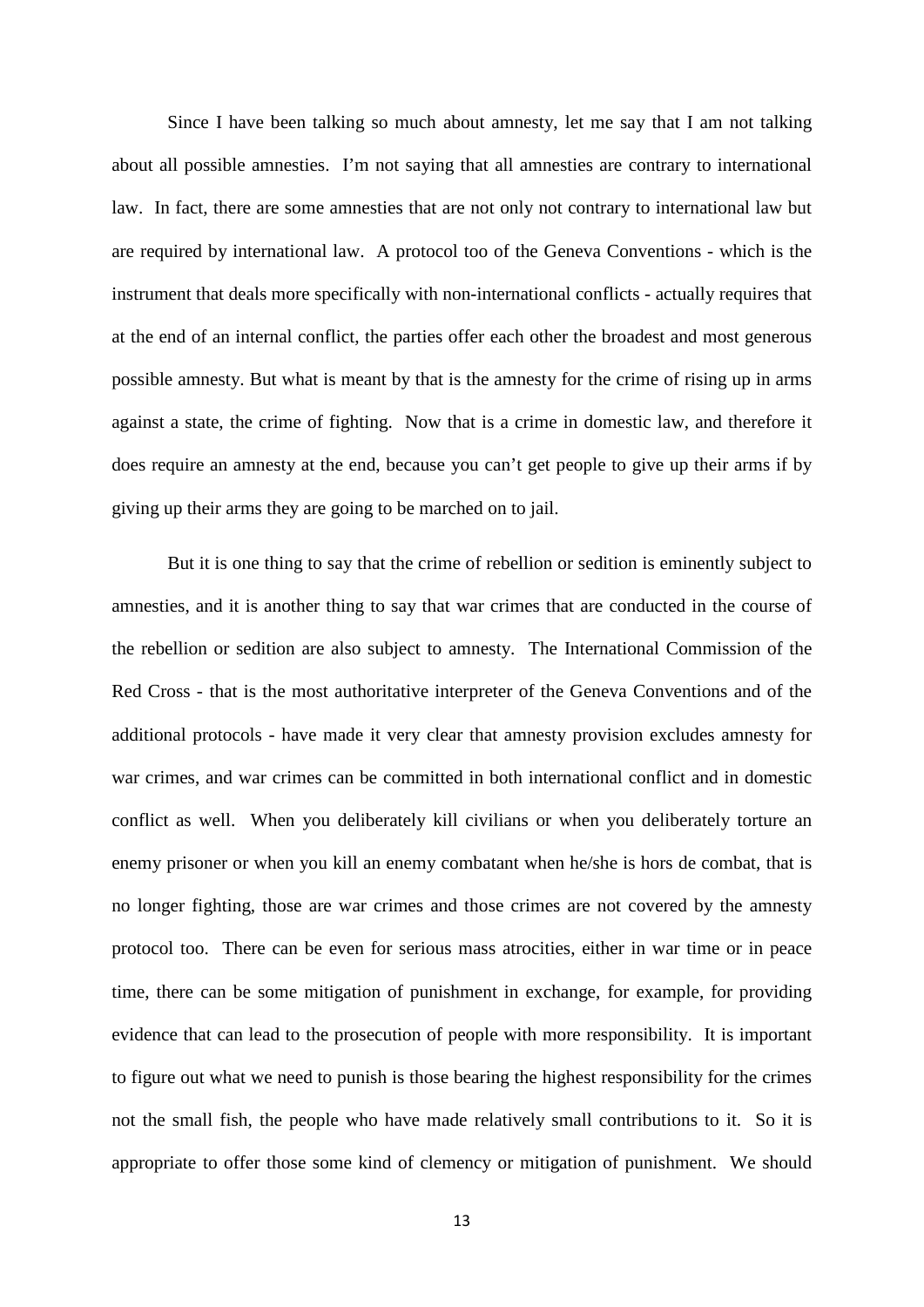not call it amnesty, if they participated in atrocities but offer them some mitigation of responsibility in exchange for the contribution to seeing justice done, as long as, of course, those arrangements are transparent and are not seen as unfair or a form of scapegoating. And finally, of course, we should have clemency on humanitarian grounds even for those who are the most responsible for the worst atrocities. The legal system should be in a position to allow humanitarian considerations to enter in the clemency procedure. But it is one thing to release an elderly and infirm war criminal so that he can spend the last days at home because he is very sick, and it is another one to say we won't prosecute them out of these kinds of concerns.

So let me get to my conclusions. First, we need to aim for the highest delivery of justice that is also consistent with a lasting peace. That is easier said than done, of course. But one way of doing this is giving voice to the victims themselves at the peace negotiations. They have the right to see justice done, and we should not pretend that we can speak for them or that we know what they want. We should consult them. We should actually ask them. We should identify the victims and the victim communities and ask them to tell us what they need and what they want and even beyond that. In many recent conflicts, they have been given a sort of a seat at the negotiating table, not with a decisive role in it but at least to be heard. Because of that, the peace negotiations have been richer and been more fruitful and at least have given better hope for a lasting peace because the victims are heard.

We should realize that the new paradigm that I am talking about makes peace-making more complicated. Undoubtedly, it is more complicated. It is not as easy now to come to a document that everybody signs on the bottom line. But I submit to you that because it is more complicated it also has better chances for a more lasting peace and a durable peace because it consults all the stakeholders and it is not left to the parties that have wreaked havoc in the civilian population and now have absolute control about what benefits they are going to grant